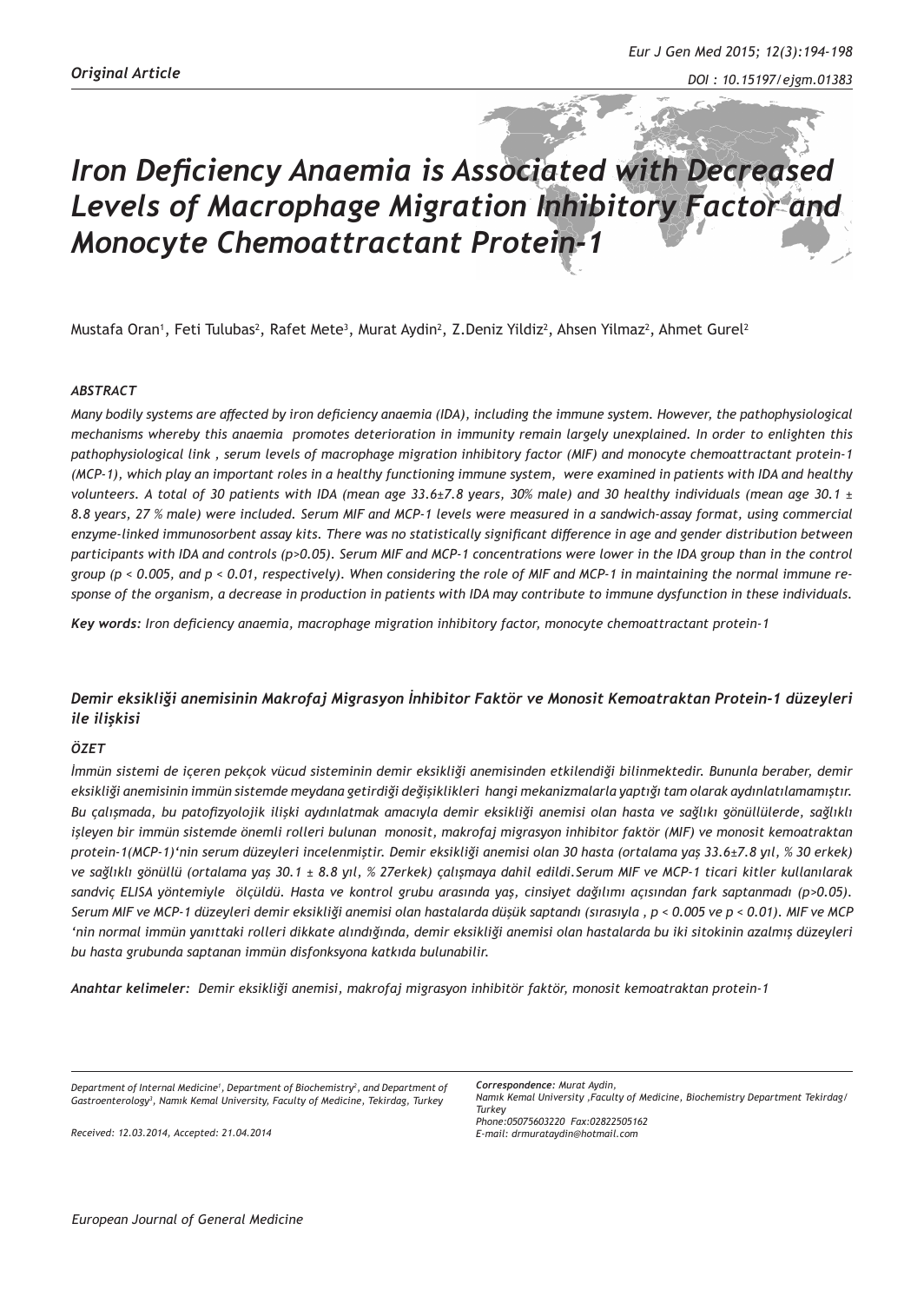## **INTRODUCTION**

Iron deficiency anaemia (IDA) is known to be a major public health problem in children and in women of childbearing age (1). Textbook descriptions of iron deficiency usually list various signs and symptoms; however, the most important clinical clue is the presence of chronic fatigue (2). Many bodily systems are affected by anaemia, including the immune system (3), and deterioration of cell-mediated immune functions, as well as decreased levels of circulating peripheral blood T lymphocytes as a consequence of iron deficiency, has been shown in some studies (4). Although human immunoglobulin levels are not decreased in iron deficiency (5), animal studies have shown that the humoral response is quite altered (6). Macrophages play an important role in nonspecific immunity and, with the contribution of polymorphonuclear leukocytes, represent a primary defence before the activation of both cell-mediated and humoral immunity. Data regarding in vivo macrophage function in iron deficiency are scarce; however, animal studies have demonstrated that such functions are impaired (7,8).

Macrophage migration inhibitory factor (MIF) is a proinflammatory cytokine that is primarily produced by activated macrophages, and has been revealed as an important player in the systemic inflammatory response (9). MIF was discovered as a lymphokine that is involved in delayed hypersensitivity and various macrophage functions, including proinflammatory cytokine production, adherence and phagocytosis of macrophages, as well as induction of metalloproteinase and endogenous counterregulation of glucocorticoid activity (10).

Monocyte chemoattractant protein-1 (MCP-1), also known as CC chemokine ligand 2, is one of the key chemokines regulating migration and infiltration of monocytes/macrophages (11), which are major sources of MCP-1 (12). Mononuclear cells are mobilised from bone marrow and recruited to sites of inflammation by MCP-1.

The pathophysiological mechanisms whereby IDA promotes deterioration in immunity remain largely unexplained. Nevertheless, few in vivo studies have evaluated MIF and MCP-1 levels in IDA. The present study was designed to evaluate the influences of iron deficiency on serum MIF and MCP-1 levels.

## **MATERIALS AND METHODS**

#### *Study participants*

The study was conducted in patients who were referred to the Internal Medicine Department of Namık Kemal University Medical Faculty, Tekirdag, Turkey, between April and June 2013. These individuals voluntarily participated in this study, the medical history of each was obtained and recent laboratory results were reviewed. A total of 30 patients (mean age 33.6±7.8 years, 30% male) presenting with IDA as the solitary pathology were included in the experimental group. The inclusion criteria were a haemoglobin (HGB) level of under 12.5 g/dl, a red blood cell (RBC) count of under 4x1012/l, a mean corpuscular volume (MCV) of under 80 fl, a mean corpuscular haemoglobin (MCH) of under 27 pg, a serum iron level of under 50 μg/dl, a total iron binding capacity (TIBC) of over 400 μg/dl and a serum ferritin level of under 20 μg/dl. The exclusion criteria were history of acute or chronic infection, a familial history of immunodeficiency, a history of cancer, a history of endocrinopathy, especially hypo- or hyperthyroidism, pregnancy and possible thalassaemia, according to the laboratory results

A total of 30 healthy individuals (mean age 30.1±8.8 years, 27% male), based on recent routine laboratory results, were enrolled as the control group during the same period. Inclusion criteria were absence of anaemia and iron deficiency with a HGB level of 13–16 g/dl, an RBC count of 4–6x1012/l, an MCV of 80–96 fl, an MCH of 27–33 pg, a serum iron level of 50–150 μg/dl, a TIBC of 250–400 μg/ dl, and a serum ferritin level of 20–200 μg/dl. Participants in the control group had no history of chronic disease or drug consumption during the previous 6 months. The iron-deficient and control groups were comparable with respect to age and gender. The characteristics of the participants in the experimental and control groups are shown in Table 1.Routine blood tests, including complete blood cell count (CBC),serum iron, total iron binding capacity, ferritin and liver enzymes, were conducted.

All participants provided informed written consent for the study, which was approved by the Ethics Committee of Namık Kemal University Medical Faculty.

#### *Measurement of Serum Levels of MIF and MCP-1*

After overnight fasting, blood samples were obtained to determine MIF and MCP-1. Serum samples, obtained by centrifugation, were then immediately frozen at -80 °C until further analysis of MIF and MCP-1 was conducted.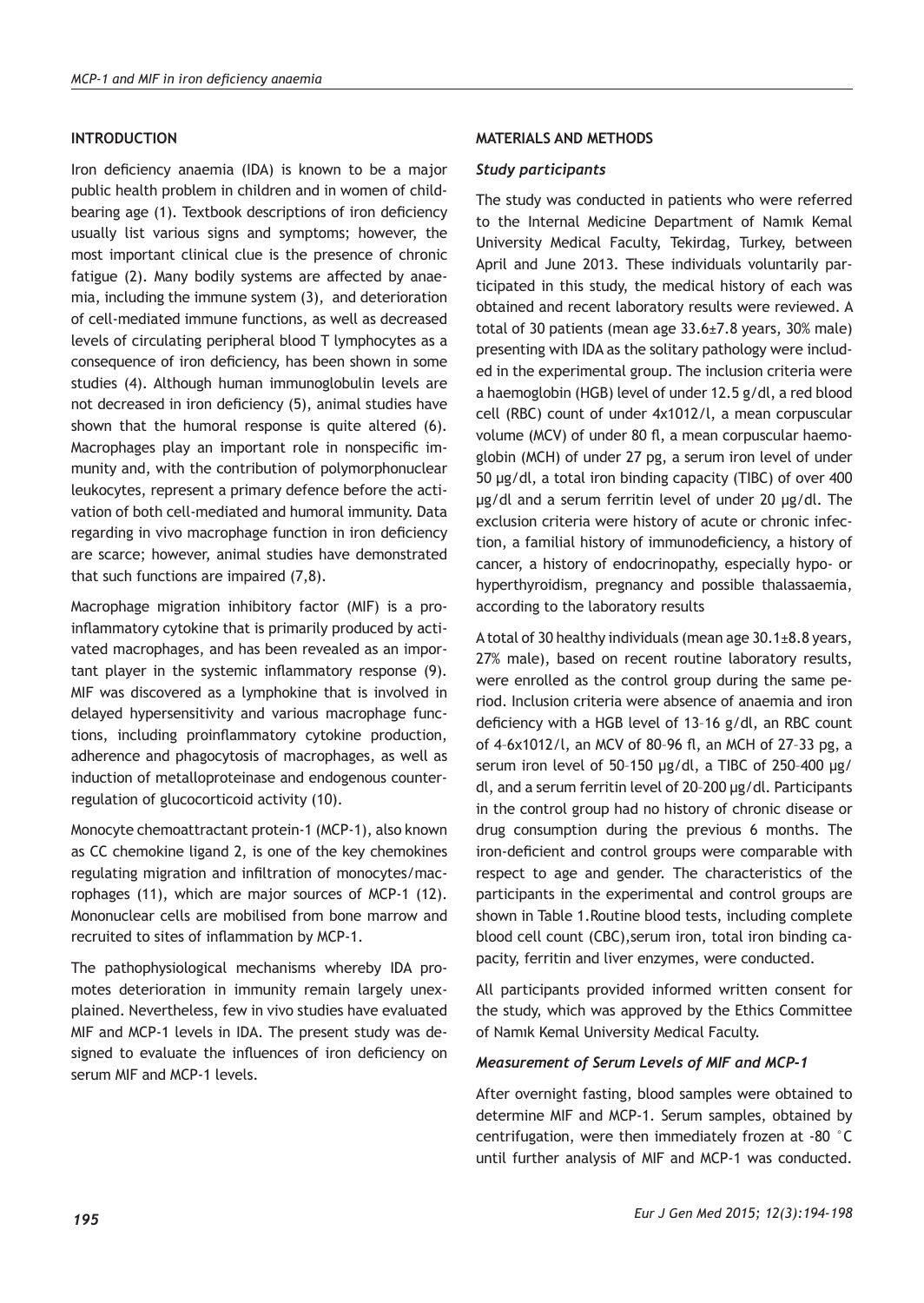| Groups Age |                          | M/F  | MIF (ng/mL)      | $MCP-1$ (pg/mL)   |
|------------|--------------------------|------|------------------|-------------------|
|            | Control $30.1 \pm 8.830$ | 8/22 | $32.7 \pm 5.8^*$ | $299 \pm 40^{**}$ |
|            | Anemia $33.6 \pm 7.830$  | 9/21 | $27.9 \pm 5.3$   | $271 \pm 38$      |

*Table 1. The characteristics of the participants in the experimental and control groups*

*MCP-1:Monocyte chemoattractant protein-1, MIF: Macrophage migration inhibitory factor , M.Male, F:Female, \*p<0.005 \*\*p<0.01*

The serum levels of MIF (QuantikineHuman MIF ELISA; R&D Systems) and MCP-1 (Quantikine Human CCL2/MCP-1ELISA; R&D Systems) were specified with commercial enzyme-linked immunosorbent assay kits. MIF and MCP-1 were measured in a sandwich-assay format, using two specific and high affinity antibodies, streptavidin peroxidase conjugate and a chromogenic substrate. The minimum detectable levels of MIF and MCP-1 were 0.016ng/ ml and 1.7 pg/ml, respectively.

## *Biochemical tests and blood cell count*

Serum iron and TIBC levels were measured using a Cobas C501 Roche biochemistry autoanalyser, and serum ferritin level was analysed using a Cobas e 6000 autoanalyser (Roche Diagnostics). CBC was determined usinga Roche Sysmex XT-2000i autoanalyser and commercial kits, also from Roche.

## *Statistical analysis*

Statistical tests were performed with an SPSS 12.0 software package (Statistical Package for the Social Sciences, SPSS Inc., Chicago, IL).Data are expressed as mean ± standard deviation of the mean. The differences between groups were evaluated using the student t test. Values of p < 0.05 were considered significant.

## **RESULTS**

There was no statistically significant difference in age and gender distribution between the experimental and control participants (p>0.05), as shown in Table 1. Serum MIF and MCP-1 concentrations were lower in the IDA group than in the controls ( $p < 0.005$  and  $p < 0.01$ , respectively) (Table 1). The mean HGB, MCV, serum iron and ferritin levels were significantly lower, while the TIBC was higher, in the IDA group vs. the control group. Statistical analysis by t test showed significant differences between these two groups for these parameters (p<0.001), as shown in Table 2.

## **DISCUSSION**

Iron is essential for almost all living organisms and plays a role in a number of important biological processes, as well as in both pathogen virulence and host antimicrobial responses (13). As a consequence, disturbances of iron homeostasis can alter the body's susceptibility to infectious disease. While there is evidence of an altered immune profile in iron deficiency, the exact immunoregulatory role of iron is poorly understood (14). Iron deficiency relating to disturbances in humoral- and cell-mediated immunity have been studied extensively in both humans and animals. Although little evidence exists to suggest major humoral deficiencies (15), impairment of cellmediated immunity has been well documented in iron deficiency; reduced neutrophil and macrophage function, with decreased myeloperoxidase activity, impaired bactericidal activity, a decrease in circulating peripheral T-lymphocytes with thymic atrophy, defective T lymphocyte-induced proliferative response, and impaired natural killer cell activity have all been demonstrated (16-18).

It is well known that cytokines are involved in immune function, and iron deficiency is related to various alterations in serum cytokine levels. Decreased production of

*Table 2. The mean HGB, MCV, serum iron and ferritin levels*

|            | Unit       | Control (Mean $\pm$ SD) | IDA (Mean $\pm$ SD) |  |  |  |  |  |
|------------|------------|-------------------------|---------------------|--|--|--|--|--|
| <b>HGB</b> | g/dL       | $13.2 \pm 1.2$          | $10.1 \pm 1.4^*$    |  |  |  |  |  |
| <b>MCV</b> | fL         | $92.9 \pm 5.3$          | $77.8 \pm 5.1^*$    |  |  |  |  |  |
| Serum iron | $\mu$ g/dL | $80.3 \pm 15.6$         | $18.6 \pm 10.8^*$   |  |  |  |  |  |
| TIBC       | µg/dL      | $287 \pm 51$            | $426 \pm 58$ *      |  |  |  |  |  |
| Ferritin   | nq/mL      | $38.6 \pm 10.8$         | $8.3 \pm 6.8^*$     |  |  |  |  |  |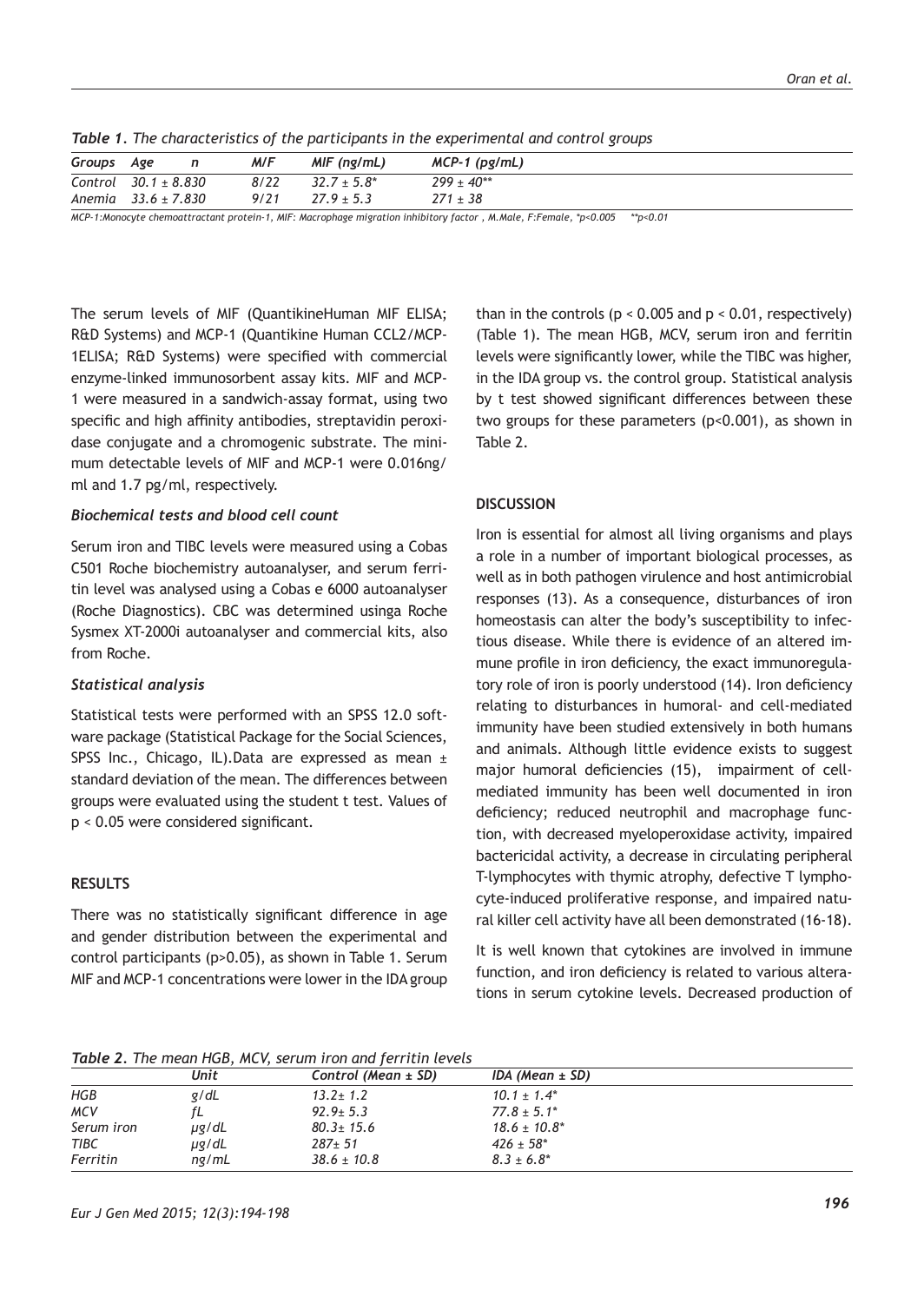interleukin (IL)-2, IL-4 and IL-8 has been reported in iron deficiency, while there are conflicting data regarding production of IL-1, IL-6, tumour necrosis factor (TNF)-α and interferon(IFN)-γ (19-22). Jason et al. showed that irondeficient children were capable of producing a higher percentage of IFN-γ with in vitro stimulation, although a lower percentage of lymphocytes produced IFN-γ in vivo (i.e. spontaneously) (22).

This study was designed to investigate the serum MIF and MCP-1 levels in individuals with IDA. A scan of the literature revealed that few in vivo and in vitro studies have evaluated MIF levels in iron deficiency, and no previous in vivo studies have been conducted to assess the serum MCP-1 levels of individuals with IDA. The present study revealed that serum levels of MIF were significantly lower in participants with IDA than in the control group. Polati et al. showed that incubation of mouse bone marrow macrophages with ferric ammonium resulted in an abundance of MIF (23). Conversely, Kasvosve et al. showed that ferroportin Q248H and low iron stores are both associated with lower circulating TNF-α, while only ferroportin Q248H is associated with lower circulating macrophage MIF in African children (24). Genetic differences and the differences in the characteristics of the study groups may be responsible for this discrepancy. Secretion of MIF is mediated by several pathways, in one of which TNF-α induces MIF gene expression, resulting in elevated levels of circulating plasma MIF (25). This mechanism led us to the hypothesis that decreased plasma MIF levels may be a consequence of decreased TNF-α levels, which is related to iron deficiency (26).

With regard to MCP-1, we showed that there was a decrease in serum levels in participants with IDA as compared to the controls. Decreased MCP-1 levels were negatively correlated with serum iron, total iron binding capacity and ferritin levels. Although no previous in vivo studies regarding MCP-1 in iron deficiency have been conducted, a cell culture study has revealed that decreased intracellular iron was related to decreased MCP-1 secretion (27). In a similar manner to MIF, decreased IL-1or TNF-α, due to the iron deficiency, may share responsibility for decreased levels of MCP-1, since MCP-1was shown to be secreted as a consequence of IL-1 or TNF-α stimuli (28).

In conclusion, iron deficiency depresses certain aspects of cell-mediated immunity and innate immunity, but the exact mechanism of iron deficiency-induced immune

dysfunction and susceptibility to infection has not been well elucidated. Considering the role of MIF and MCP-1 in maintaining the normal immune response of the organism, a decrease in production of these cytokines in individuals with IDA may contribute to their immune dysfunction and susceptibility to infections.

#### *Conflict of interest:*

All authors have no conflict of interest to declare

#### *REFERENCES*

- *1. Stoltzfus RJ. Iron-deficiency anemia: reexamining the nature and magnitude of the public health problem. Summary: implications for research and programs. J Nutr 2001; 131: 697-700.*
- *2. Cook JD. Diagnosis and management of iron-deficiency anaemia.Best Pract Res Clin Haematol 2005;18:319-332.*
- *3. Bhaskaram P. Immunobiology of mild micronutrient deficiencies. Br J Nutr 2001; 85: 75-80.*
- *4. Attia MA, Essa SA, Nosair NA, et al. Effect of iron deficiency anemia and its treatment on cell mediated immunity. Indian J Hematol Blood Transfus 2009; 25: 70-7.*
- *5. Sadeghian MH, Keramati MR, Ayatollahi H, et al. Serum immunoglobulins in patients with iron deficiency anemia. Indian J Hematol Blood Transfus 2010; 26: 45-8.*
- *6. Dhur A, Galan P, Hannoun C, et al. Effects of iron deficiency upon the antibody response to influenza virus in rats. J Nutr Biochem 1990; 1: 629-34.*
- *7. Kuvibidila SR, Baliga BS, Suskind RM. The effect of irondeficiency anemia on cytolytic activity of mice spleen and peritoneal cells against allogenic tumor cells. Am J Clin Nutr 1983; 38: 238-44.*
- *8. Kuvibidila S, Wade S. Macrophage function as studied by the clearance of 125I-labeled polyvinylpyrrolidone in iron-deficient and iron-replete mice. J Nutr 1987; 117: 170-6.*
- *9. Santos L, Hall P, Metz C, et al. Role of macrophage migration inhibitory factor (MIF) in murine antigen-induced arthritis: interaction with glucocorticoids. Clin Exp Immunol 2001; 123:309–14.*
- *10. Javeed A, Zhao Y, Zhao Y.Macrophage-migration inhibitory factor: role in inflammatory diseases and graft rejection. Inflamm Res 2008;57: 45-50.*
- *11. Deshmane SL, Kremlev S, Amini S, et al. Monocyte chemoattractant protein-1 (MCP-1): an overview. J Interferon Cytokine Res 2009; 29: 313-26.*
- *12. Yoshimura T, Robinson EA, Tanaka S, et al. Purification and amino acid analysis of two human monocyte chemoattractants produced by phytohemagglutinin-stimulated human blood mononuclear leukocytes. J Immunol 1989;142: 1956–62.*
- *13. Schaible UE, Kaufmann SH. Iron and microbial infection. Nat Rev Microbiol 2004; 2: 946-53.*